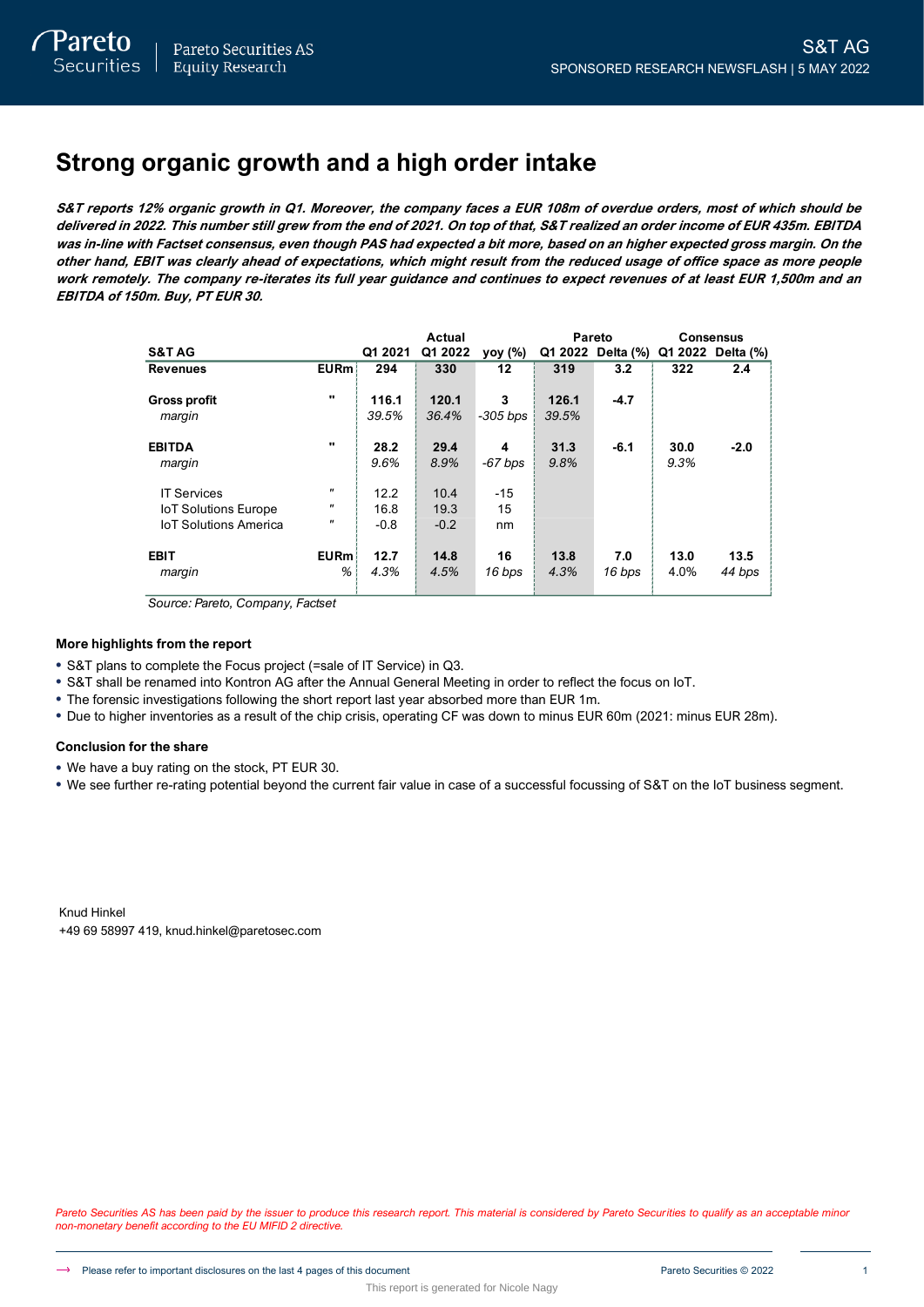### **Disclaimerandlegal disclosures**

**Origin <b>of the publication or report**<br>This publication or report originates from Pareto Securities AS, reg. no. 956 632 374 (Norway), Pareto Securiti es AS, Frankfurt branch, r eg. no. DE 320 965 513 / HR B 109177 (Germany) or Pareto Securities AB, reg. no. 556206-8956 (Sweden) (together the Group Companies or the<br>"Pareto Securities Group") acting through their common unit Pareto Securities Research. The<br>Group Companies are supervised by the Fin home countries.

#### **Content of the publication or report**

This publication or report has been prepared solely by Pareto Securities Research.

Opinions or s uggestions from Pareto Securities Research may deviate from r ecommendations or opinions presented by other departments or companies in the Pareto Securities Group. The<br>reason may typically be the result of differing time horizons, methodologies, contexts or other factors.

### **Sponsored research**

Please note that if this report is labelled as "sponsored research" on the front page, Pareto Securities has entered into an agreement with the company about the preparation of research<br>reports and receives compensation from the company for this service. Sponsored research is prepared by the Research Department of Pareto Securities without any instruction rights by the company. Sponsored research is however commissioned for and paid by the company and such material is considered by Pareto Securities to qualify as an acceptable minor non-monetary benefit according to the EU MiFID II Directive.

### **Basis and methods for assessment**

Opinions and price targets are based on one or more methods of valuation, for instance cash flow analysis, use of m ultiples, behavioral technical analyses o f underlying market movements i n combination with considerations of the market situation and the time horizon. Key assumptions of forecasts, price targets and projections in research cited or reproduced appear in the research material from the named sources. The date of publication appears from the research material cited or reproduced. Opinions and estimates may be updated in subsequent versions of the publication or report, provided that the relevant company/issuer is treated anew in such later<br>versions of the publication or report.

Pareto Securities Research may provide credit research with more specific price targets based on different valuation methods, incl uding the analysis of key credit ratios and other factors describing the securities creditworthiness, peer group analysis of securities with similar<br>creditworthinessand different DCF-valuations. All descriptions of loan agreement structures and<br>loan agreement features are obtaine to be reliable, but Pareto Securities Research does not represent or warrant their accuracy. Be<br>aware that investors should go through the specific complete loan agreement before investing in any bonds and not base an investment decision based solely on information contained in this publication or report.

Pareto Securities Research has no fixed schedule for updating publications or reports.

Unless otherwise stated on the first page, the publication or report has not been reviewed by the issuer before dissemination. In instances where all or part of a report is presented to the issuer<br>prior to publication, the purpose is to ensure that facts are correct.

#### **Validity of the publication or report**

All opinions and estimates in this publication or report are, regardless of source, given in good<br>faith and may only be valid as of the stated date of this publication or report and are subject to change without notice.

#### **N o individual investment o r tax advice**

The publication or report is intended only to provide general and preliminary information to investors and shall not be construed as the basis for any investment decision. This publication or report has been prepared by Pareto Securities Research as general information for private use of investors to whom the publication or report has been distributed, but it is not intended as a<br>personal recommendation of particular financial instruments or strategies and thus it does not provide individually tailored investment advice, and does not take into account the i ndividual investor's particular financial situati on, existing holdings or liabilities, investment knowledge and experience, investment objective and horizon or risk profile and preferences. The investor must<br>particularly ensure the suitability of an investment as regards his/her financial and fiscal situation and investment objectives. The investor bears the risk of losses in connection with an investment.

Before acting on any information in this publication or report, we recommend consulting your financial advisor.

The information contained in this publication or report does not constitute advice on the tax consequences of making any particular investment decision. Each investor shall make his/her<br>own appraisal of the tax and other financial merits of his/her investment.

**Sources**<br>This publication or report may be based on or contain information, such as opinions, recommendations, es timates, price targets and valuations w hich emanate from Pareto Securities Research' analysts or representatives, publicly available information, information from other units<br>or companies in the Group Companies, or other named sources.

To the extent this publication or report is based on or contains information emanating from other<br>sources ("Other Sources") than Pareto Securities Research ("External Information"), Pareto Securities Res earch has deem ed the Other Sources to be reliable but neither the companies in the Par eto Securities Group, others associated or affiliated with said compani es nor any other person, guarantee the accuracy, adequacy or completeness of the External Information.

### **Ratings** Equity ratings:

| "Buy"  | Pareto Securities Research expects this financial instrument's total<br>return to exceed 10% over the next 12 months                   |  |
|--------|----------------------------------------------------------------------------------------------------------------------------------------|--|
| "Hold" | Pareto Securities Research expects this financial instrument's total<br>return to be between -10% and 10% over the next 12 months      |  |
| "Sell" | Pareto Securities Research expects this financial instrument's total<br>return to be negative by more than 10% over the next 12 months |  |

#### **Analysts Certification**

The research analyst(s) whose name(s) appear on research reports prepared by Pareto Securities Research certify that: (i) all of the views expressed in the research report accurately reflect their personal views about the subject security or issuer, and (ii) no part of the research analysts' compensation was, is, or will be directly or indirectly related to the specific analysis compensation was, is, when the direct in the commendations or views expressed by the research analysts in research reports that are prepared by Pareto Securities Research.

The research analysts w hose names appears on research reports prepared by Pareto Securities<br>Research received compensation that is based upon various factors i ncluding Pareto Securities' total revenues, a portion of which are generated by Pareto Securities' investment banking activities.

#### **Limitation of liability**

Pareto Securities Group or other associated and affiliated companies assume no liability as<br>regards to any investment, divestment or retention decision taken by the investor on the basis of this publication or report. In no event will entities of the Pareto Securities Group or other<br>associated and affiliated companies be liable for direct, indirect or incidental, special or consequential damages resulting from the information in this publication or report.

Neither the information nor any opinion which may be expressed herein constitutes a solicitation<br>by Pareto Securities Research of purchase or sale of any securities nor does it constitute a solicitation to any person in any jurisdiction where solicitation would be unlawful. All information contained in this research report has been compiled from sources believed to be reliable. However, no representation or warranty, express or implied, is made with respect to the<br>completeness or accuracy of its contents, and it is not to be relied upon as authoritative.

#### **Risk information**

The risk of investing in certain financial instruments, including those mentioned in this document,<br>is generally high, as their market value is exposed to a lot of different factors such as the operational and financial conditions of the relevant company, growth prospects, change in<br>interest rates, the economic and political environment, foreign exchange rates, shifts in market sentiments etc. Where an investment or security is denominated in a different currency to the investor's currency of reference, changes in rates of exchange may have an adverse effect on the value, price or income of or from that investment to the investor. Past performance is not a<br>guide to future performance. Estimates of future performance are based on assumptions that may not be realized. When investing in individual shares, the investor may lose all or part of the investments.

#### **Conflicts of interest**

Companies in the Pareto Securities Group, affiliates or staff of companies in the Pareto<br>Securities Group, may perform services for, solicit business from, make a market in, hold long or short positions in, or otherwise be interested in the investments (including derivatives) of any

company mentioned in the publication or report.<br>In addition Pareto Securities Group, or affiliates, may from time to time have a broking, advisory<br>or other relationship with a company which is the subject of or referred to Research, including acting as that company's official or sponsoring broker and providing<br>investment banking or other financial services. It is the policy of Pareto to seek to act as corporate adviser or broker to some of the companies which are covered by Pareto Securities Research. Accordingly companies covered in any Research may be the subject of marketing<br>initiatives by the Investment Banking Department.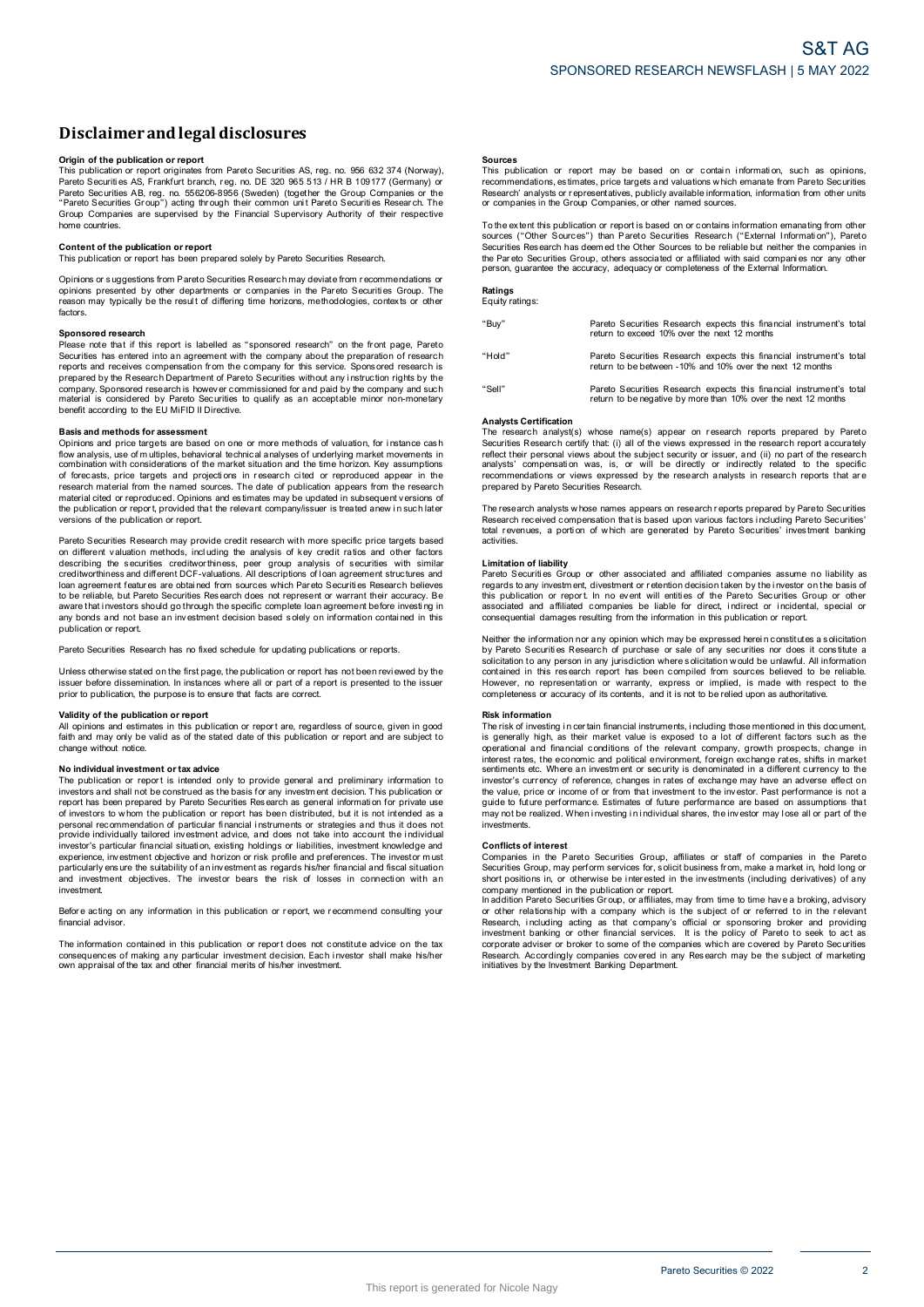The guidelines in the policy include rules and meas ures aimed at achi eving a sufficient degree of independence between various departments, business areas and sub-business areas within the Pareto Securities Group in order to, as far as possible, avoid conflicts of interest from arising between such departments, business areas and sub-business areas as well as their customers.<br>One purpose of such measures is to restrict the flow of information between certain business areas and s ub-business areas within the Par eto Securities Group, wher e conflicts of i nter est may arise and to safeguard the impartialness of the employees. For example, the Investment Banking<br>departments and certain other departments included in the Pareto Securities Group are surrounded by arrangements, so-called Chinese Walls, to restrict the flows of sensitive information from such departments. The internal guidelines also include, without limitation, rules<br>aimed at securing the impartialness of, e.g., analysts working in the Pareto Securities Research departments, restrictions with regard to the remuneration paid to such analysts, requirements<br>with respect to the independence of analysts from other departments within the Pareto<br>Securities Group rules concerning contacts personal account trading carried out b y analysts.

#### **Distribution restriction**

The securities referred to in this publication or report may not be eligible for sale in some jurisdictions and persons into whose possession this document comes s hould inform themselves about and observe any such restrictions. This publication or report is not intended for and must<br>not be distributed to private customers in the US, or retail clients in the United Kingdom, as defined by the Financial Conduct Authority (FCA).

This research is only intended for and may only be distributed to institutional investors in the United States and U.S entities seeking more information about any of the issuers or securities<br>discussed in this report should contact Pareto Securities Inc. at 150 East 52nd Street, New York, N Y 10022, Tel. 212 829 4200.

Pareto Securities Inc. is a broker-dealer registered with the U.S. Securities and Exchange<br>Commission and is a member of FINRA &SIPC. U.S. To the extent required by applicable U.S. laws and regulations, Pareto Securities Inc. accepts responsibility for the contents of this<br>publication. Investment products provided by or through Pareto Securities Inc. or Pareto<br>Securities Research are not FDIC insured Securities Inc. or Pareto Securities Research. Investing in non-U.S. securities may entail certain<br>risks. This document does not constitute or form part of any offer for sale or subscription, nor shall it or any part of it form the basis of or be relied on in connection with any contract or<br>commitment whatsoever. The securities of non-U.S. issuers may not be registered with or subject to SEC reporting and other requirements. The information available about non-U.S.<br>companies may be limited, and non-U.S. companies are generally not subject to the same uniform auditing and reporting standards as U.S. companies. Market rules, conventions and<br>practices may differ from U.S. markets, adding to transaction costs or causing delays in the purchase or sale of securities. Securities of some non-U.S. companies may not be as liquid as<br>securities of comparable U.S. companies. Fluctuations in the values of national currencies, as well as the potential for governmental r estrictions on currency movements, can significantly erode principal and investment returns.

Pareto Securities Resear ch may have material conflicts of i nter est related to the production or distribution of this research report w hich, with regard to Pareto Securiti es Research, are disclosed herein.

#### **Distribution in Singapore**

Pareto Securities Pte Ltd holds a Capital Markets Services License is an exempt financial advisor under Financial Advisers Act, Chapter 110 ("FAA") of Singapore and <sup>a</sup> subsidiary of Pareto Securities AS.

This report is directed sol ely to persons who qualify as "accredited investors", "expert investors" and "institutional investors" as defined in section 4A(1) Securities and Futures Act, Chapter 289 ("SFA") of Singapore. This report is intended for general circulation amongst such investors and does not take i nto account the specific i nvestment objectives, financial situati on or particular needs of any particular person. You s hould seek advice from a financial adviser regarding the suitability of any product referred to in this report, taking into account your specific financial<br>objectives, financial situation or particular needs before making a commitment to purchase any such product. Please contact Par eto Securities Pte Ltd, 16 Collyer Quay, # 27-02 Income at Raffles, Singapore 049318, a t +65 6408 9800 i n matters arising from, or i n connection with this report.

**Additional provisions on Recommendations distributed in the Canada<br>Canadian recipients of this research report are advised that this research report is not, and** under no circumstances is it to be construed as an offer to sell or a solicitation of or an offer to buy any securities that may be described herein. This research report is not, and under no<br>circumstances is it to be construed as, a prospectus, offering memorandum, advertisement or a public offering in Canada of such securities. No securities commission or similar regulatory authority in Canada has reviewed or in any way passed upon this research report or the merits of<br>any securities described or discussed herein and any representation to the contrary is an offence. Any securities described or discussed within this research report may only be distributed in Canada in accordance with applicable provincial and territorial securities laws. Any offer or sale in Canada of the securities described or discussed herein will be made only under an exemption from the r equirements to file a prospectus with the r elevant Canadian s ecurities regulators and only by a dealer properly registered under applicable securities laws or,<br>alternatively, pursuant to an exemption from the dealer registration requirement in the relevant province or territory of Canada in which such offer or sale is made. Under no circumstances is the information contained herein to be construed as investment advice in any province or territory of Canada nor should it be construed as being tailored to the needs of the recipient.<br>Canadian recipients are advised that Pareto Securities AS, its affiliates and its authorized agents are not responsible for, nor do they accept, any liability whatsoever for any direct or<br>consequential loss arising from any use of this research report or the information contained herein.

**Distribution in United Kingdom**<br>This publication is issued for the benefit of persons who qualify as eligible counterparties or professional clients and should be made available only to such persons and is exempt from the<br>restriction on financial promotion in s21 of the Financial Services and Markets Act 2000 in reliance on provision in the FPO.

#### **Copyright**

This publication or report may not be mechanically duplicated, photocopied or otherwise reproduced, in full or in part, under applicable copyright laws. Any infringement of Pareto<br>Securities Research´s copyright can be pursued legally whereby the infringer will be held liable for any and all losses and expenses incurred b y the infringement.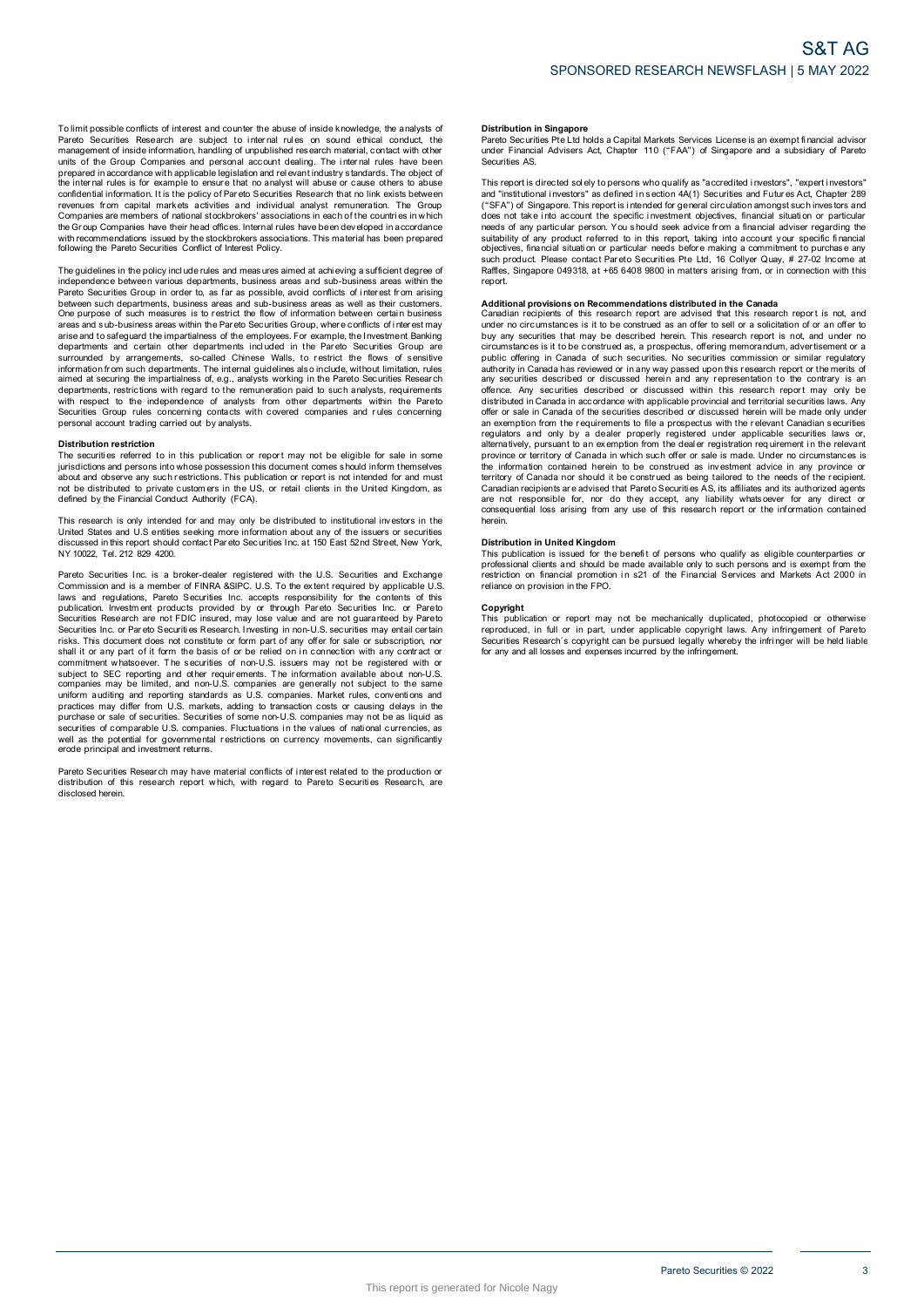## **Appendix A**

Disclosure requirements in accordance with Commission Delegated Regulation (EU) 2016/958<br>and the FINRA Rule 2241

The below list shows companies where Pareto Securities AS - together with affiliated companies The better that shows comparing write Prat ato Securities AS - together with all that comparing and/or persons – owns a net long position of the shares exceeding 0,5 % of the total issued share capital in any company where

| Companies                       | No. of shares | Holdings in % |
|---------------------------------|---------------|---------------|
|                                 |               |               |
| Bonheur                         | 240.958       | 0.57%         |
| Par eto Bank                    | 15.310.630    | 21.92%        |
| Selvaag Bolig                   | 4.314.865     | 4.60%         |
| Spar ebank 1 Nor d-Nor ge       | 4.287.282     | 4.27%         |
| SpareBank 1 Ringer ike Hadeland | 100.000       | 0.64%         |
| Sparebank 1 SMN                 | 2.036.192     | 1.57%         |
| Sparebank 1 SR-Bank             | 1.934.632     | 0.76%         |
| SpareBank 1 Østf old Aker shus  | 1.232.229     | 9.95%         |
| SpareBank 1 Østlandet           | 3.833.163     | 3.61%         |
| Sparebanken Møre                | 1.054.030     | 2.13%         |
| Spar ebanken Sør                | 433.744       | 2.77%         |
| Sparebanken Vest                | 6.862.344     | 6.39%         |
| <b>NEXT Biometrics</b>          | 710.901       | 0.78%         |
| SpareBank 1 Sør øst-Nor ge      | 1.771.308     | 2.81%         |

Pareto Securities AS may hold financial instruments in companies where a recommendation has been produced or distributed by Pareto Securities AS in connection with rendering investment<br>services, including Market Making.

Please find below an overview of material interests in shares held by employees in Pareto<br>Securities AS, in companies where a recommendation has been produced or distributed by<br>Pareto Securities AS. "By material interest"

| Company                  | Analyst holdings* | <b>Total holdings</b> |
|--------------------------|-------------------|-----------------------|
| AF Gr uppen              | $\mathbf 0$       | 1.825                 |
| Aker ASA                 | 500               | 2.694                 |
| Aker RP                  | $\Omega$          | 25,266                |
| Aker Carbon Capture      | $\Omega$          | 4,926                 |
| Aker Clean Hydrogen      | $\mathbf 0$       | 140,540               |
| Aker Horizons            | $\mathbf 0$       | 125,848               |
| Aker Of f shore Wind     | $\Omega$          | 165,118               |
| Aprila Bank ASA          | $\mathbf 0$       | 22.675                |
| ArcticZymes Technologies | $\mathbf 0$       | 684                   |
| Awilco LNG               | $\Omega$          | 10.000                |
| B2Holding AS             | $\mathbf 0$       | 10,940                |
| <b>Bonheur</b>           | $\Omega$          | 32.088                |
| Bor regaar d ASA         | $\mathbf 0$       | 650                   |
| Bouvet                   | $\Omega$          | 940                   |
| <b>BRAbank</b>           | $\mathbf 0$       | 31.499                |
| BW Ener gy               | $\mathbf 0$       | 112,660               |
| BW Of f shore            | $\mathbf 0$       | 16,076                |
| Cloudberry Clean Energy  | $\Omega$          | 101.750               |
| <b>DNB</b>               | $\mathbf 0$       | 49.145                |
| <b>DNO</b>               | $\mathbf 0$       | 70,258                |
| Elkem                    | $\Omega$          | 65,067                |
| ELOP                     | $\Omega$          | 130,000               |
| Equinor                  | $\Omega$          | 2.473                 |
| Europris                 | $\Omega$          | 13,708                |
| Fj or dkr af t Holding   | $\mathbf 0$       | 29.763                |
| Flex LNG                 | $\mathbf 0$       | 1,317                 |
| Frontline                | $\mathbf 0$       | 12,190                |
| Gaming Innovation Group  | $\Omega$          | 25,912                |
| Gjensidige For sikring   | $\mathbf 0$       | 7.746                 |
| Grieg Seaf ood           | $\mathbf 0$       | 8,889                 |

| Company                        | Analyst holdings* | <b>Total holdings</b> |
|--------------------------------|-------------------|-----------------------|
| Huddly                         | $\mathbf 0$       | 993.173               |
| Hydr ogenPro                   | $\Omega$          | 39.276                |
| Kalera                         | $\mathbf 0$       | 26,752                |
| Kitr on                        | $\mathbf 0$       | 18,336                |
| Komplett Bank                  | $\mathbf 0$       | 209,400               |
| Kongsber g Gr uppen            | $\mathbf 0$       | 301                   |
| <b>KWS</b>                     | 75                | 75                    |
| Ler øy Seaf ood Gr oup         | $\mathbf 0$       | 39,363                |
| Meltwater                      | $\mathbf 0$       | 30,700                |
| Mercell                        | $\mathbf 0$       | 24,863                |
| Mowi                           | $\mathbf 0$       | 399                   |
| <b>MPC</b> Container Ships     | $\mathbf 0$       | 42.995                |
| NEXT Biometrics                | $\mathbf 0$       | 710,901               |
| Nor dic Semi conductor         | $\mathbf 0$       | 5,336                 |
| Nor eco                        | $\mathbf 0$       | 590                   |
| Nor se Atlantic                | $\mathbf 0$       | 35,000                |
| Norsk Hydro                    | $\mathbf 0$       | 84.189                |
| Nor ske Skog                   | $\mathbf 0$       | 105.499               |
| Northern Drilling Ltd.         | $\mathbf 0$       | 67,919                |
| Odf jell Drilling              | $\mathbf 0$       | 28,581                |
| Okeanis Eco Tankers            | $\mathbf 0$       | 1,420                 |
| Orkla                          | $\mathbf 0$       | 23,183                |
| Panor o Ener gy                | $\mathbf 0$       | 26.241                |
| Par eto Bank                   | $\mathbf 0$       | 1,340,284             |
| Pexip Holding                  | $\mathbf 0$       | 112,083               |
| Protector Forsikring           | $\mathbf 0$       | 14,000                |
| Pryme                          | $\mathbf 0$       | 5,000                 |
| Quantaf uel                    | $\mathbf 0$       | 2.797                 |
| <b>REC Silicon</b>             | $\mathbf 0$       | 38,281                |
| Sal M ar                       | $\mathbf 0$       | 2,799                 |
| Sandnes Sparebank              | $\mathbf 0$       | 4.013                 |
| Scatec                         | $\mathbf 0$       | 30,474                |
| Selvaag Bolig                  | $\mathbf 0$       | 3.093                 |
| Spar ebank 1 Nor d-Nor ge      | $\mathbf 0$       | 3.350                 |
| Spar ebank 1 SMN               | $\mathbf 0$       | 13,490                |
| Spar ebank 1 SR-Bank           | $\mathbf 0$       | 17.254                |
| SpareBank 1 Østf old Aker shus | $\mathbf 0$       | 1,252                 |
| SpareBank 1 Østlandet          | $\mathbf 0$       | 9,621                 |
| Spar ebanken Sør               | $\mathbf 0$       | 16.435                |
| Spar ebanken Vest              | $\mathbf 0$       | 17,463                |
| Spar ebanken Øst               | $\mathbf 0$       | 1,500                 |
| Stolt-Nielsen                  | $\mathbf 0$       | 1,817                 |
| Stor ebr and                   | $\mathbf 0$       | 39,798                |
| Subsea 7                       | $\mathbf 0$       | 13,187                |
| Telenor                        | $\mathbf 0$       | 13,602                |
| <b>TGS</b>                     | $\mathbf 0$       | 600                   |
| Vow                            | $\mathbf 0$       | 9.331                 |
| Vow Green Metals               | $\mathbf 0$       | 19,681                |
| Vår Ener gi                    | $\mathbf 0$       | 33,829                |
| Wallenius Wilhemsen            | $\mathbf 0$       | 2.000                 |
| XXL                            | $\mathbf 0$       | 20,523                |
| Yara                           | 0                 | 18.737                |
| Zaptec                         | $\Omega$          | 15,000                |

Thisoverview isupdated monthly (last updated 19.04.2022).

\*Analyst holdingsrefersto positionsheld by the Pareto Securities AS analyst covering the company.